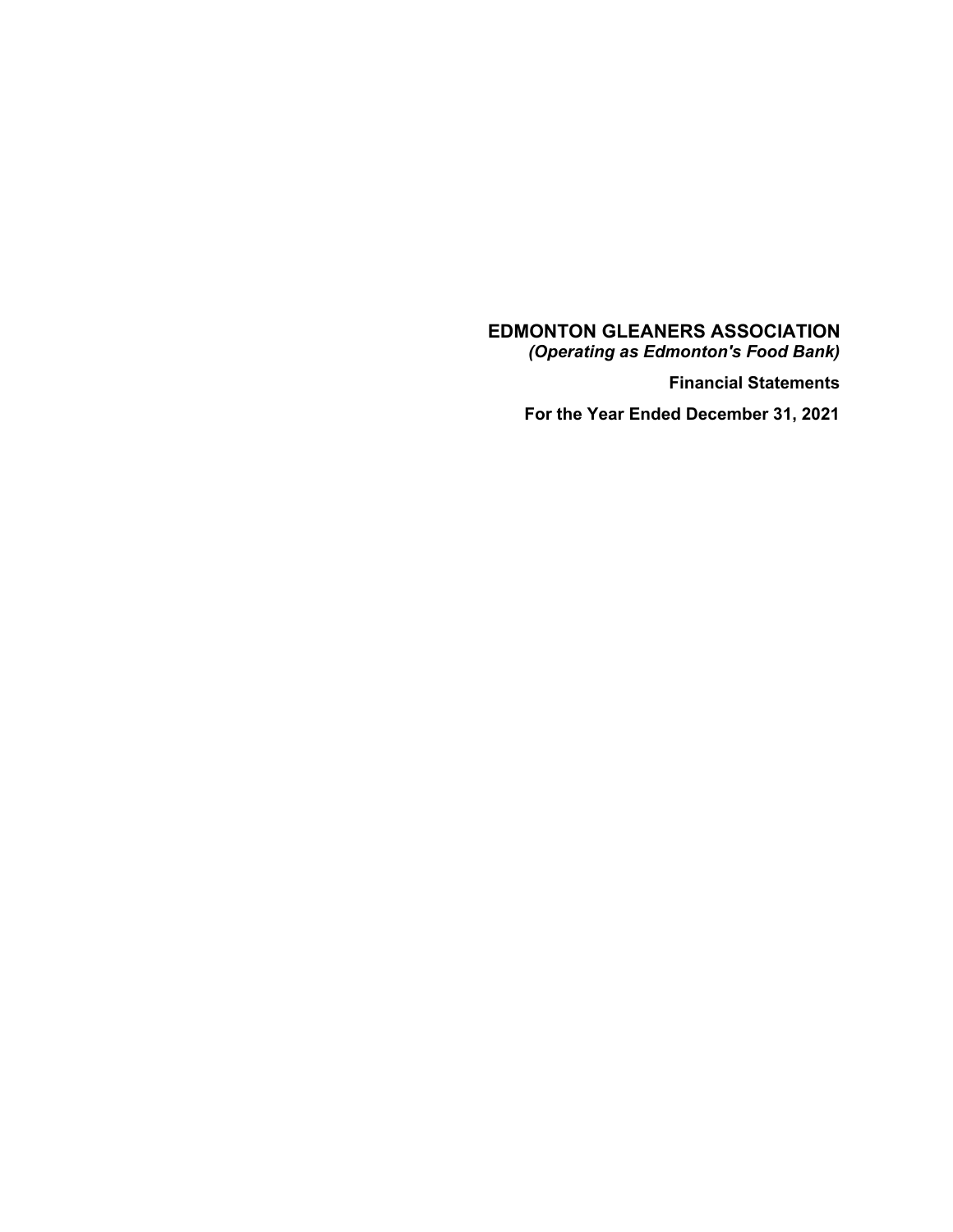

# **INDEPENDENT AUDITORS' REPORT**

To the Members of Edmonton Gleaners Association

#### *Qualified Opinion*

We have audited the financial statements of Edmonton Gleaners Association (the Association), which comprise the statement of financial position as at December 31, 2021, and the statements of operations, changes in net assets and cash flows for the year then ended, and notes to the financial statements, including a summary of significant accounting policies.

In our opinion, except for the possible effects of the matter described in the *Basis for Qualified Opinion* section of our report, the accompanying financial statements present fairly, in all material respects, the financial position of the Association as at December 31, 2021, and the results of its operations and its cash flows for the year then ended in accordance with Canadian accounting standards for not-for-profit organizations.

#### *Basis for Qualified Opinion*

The Association derives revenue from donations and food donations in-kind, the completeness and existence of which is not susceptible to satisfactory audit verification. Accordingly, our verification of these revenues was limited to the amounts recorded in the records of the Association and we were not able to determine whether any adjustments might be necessary to contributions, excess of revenues over expenses, current assets and net assets. Our audit opinion on the financial statements for the year ended December 31, 2021 was modified accordingly because of the possible effects of this limitation of scope.

We conducted our audit in accordance with Canadian generally accepted auditing standards. Our responsibilities under those standards are further described in the *Auditors' Responsibilities for the Audit of the Financial Statements* section of our report. We are independent of the Association in accordance with the ethical requirements that are relevant to our audit of the financial statements in Canada, and we have fulfilled our other ethical responsibilities in accordance with those requirements. We believe that the audit evidence we have obtained is sufficient and appropriate to provide a basis for our qualified audit opinion.

#### *Responsibilities of Management and Those Charged with Governance for the Financial Statements*

Management is responsible for the preparation and fair presentation of the financial statements in accordance with Canadian accounting standards for not-for-profit organizations, and for such internal control as management determines is necessary to enable the preparation of financial statements that are free from material misstatement, whether due to fraud or error.

In preparing the financial statements, management is responsible for assessing the Association's ability to continue as a going concern, disclosing, as applicable, matters relating to going concern and using the going concern basis of accounting unless management either intends to liquidate the Association or to cease operations, or has no realistic alternative but to do so.

Those charged with governance are responsible for overseeing the Association's financial reporting process.

*(continues)*

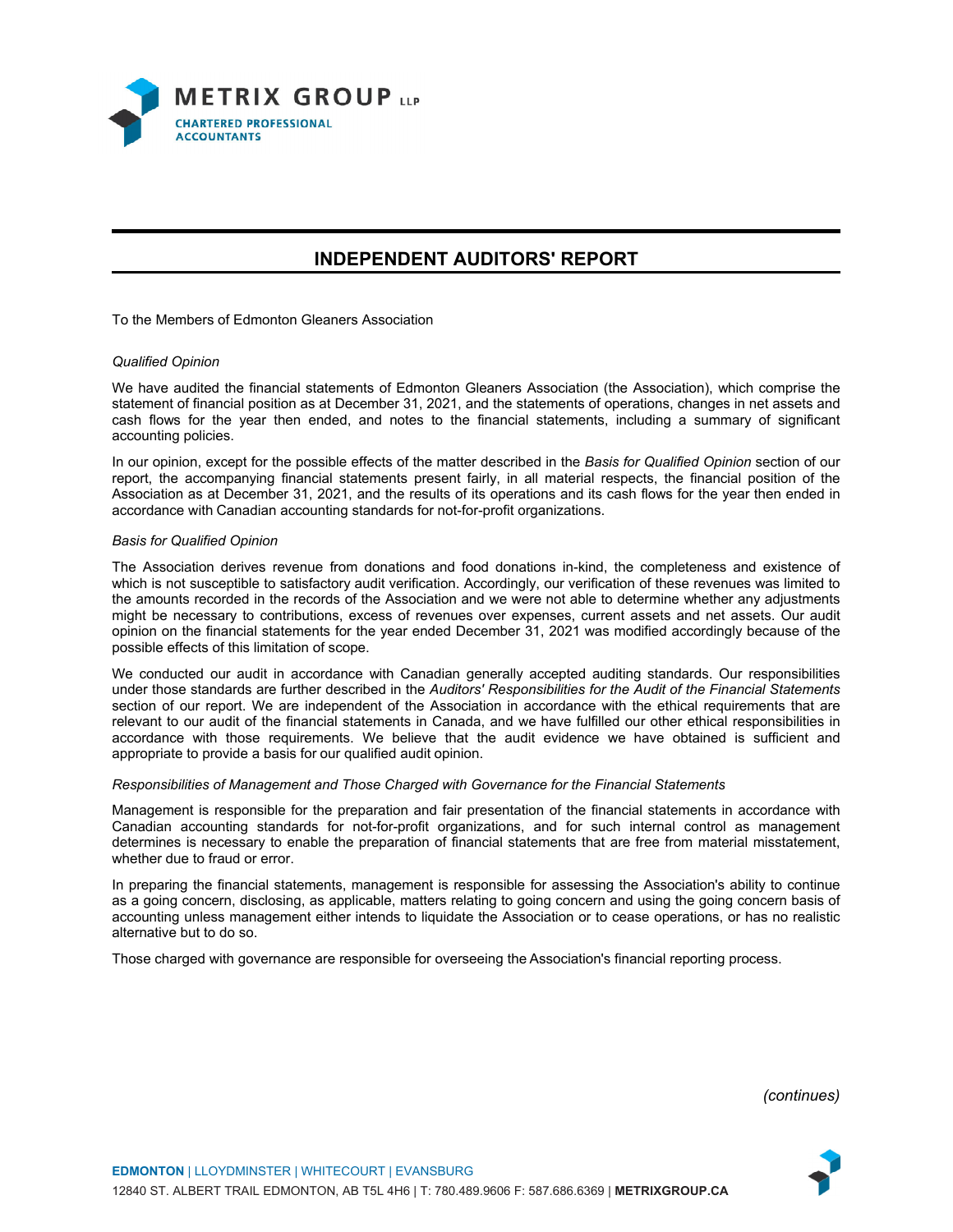#### Independent Auditors' Report to the Members of Edmonton Gleaners Association *(continued)*

#### *Auditors' Responsibilities for the Audit of the Financial Statements*

Our objectives are to obtain reasonable assurance about whether the financial statements as a whole are free from material misstatement, whether due to fraud or error, and to issue an auditors' report that includes our opinion. Reasonable assurance is a high level of assurance, but is not a guarantee that an audit conducted in accordance with Canadian generally accepted auditing standards will always detect a material misstatement when it exists. Misstatements can arise from fraud or error and are considered material if, individually or in the aggregate, they could reasonably be expected to influence the economic decisions of users taken on the basis of these financial statements. As part of an audit in accordance with Canadian generally accepted auditing standards, we exercise professional judgment and maintain professional skepticism throughout the audit. We also:

- Identify and assess the risks of material misstatement of the financial statements, whether due to fraud or error, design and perform audit procedures responsive to those risks, and obtain audit evidence that is sufficient and appropriate to provide a basis for our opinion. The risk of not detecting a material misstatement resulting from fraud is higher than for one resulting from error, as fraud may involve collusion, forgery, intentional omissions, misrepresentations, or the override of internal control.
- Obtain an understanding of internal control relevant to the audit in order to design audit procedures that are appropriate in the circumstances, but not for the purpose of expressing an opinion on the effectiveness of the Association's internal control.
- Evaluate the appropriateness of accounting policies used and the reasonableness of accounting estimates and related disclosures made by management.
- Conclude on the appropriateness of management's use of the going concern basis of accounting and, based on the audit evidence obtained, whether a material uncertainty exists related to events or conditions that may cast significant doubt on the Association's ability to continue as a going concern. If we conclude that a material uncertainty exists, we are required to draw attention in our auditors' report to the related disclosures in the financial statements or, if such disclosures are inadequate, to modify our opinion. Our conclusions are based on the audit evidence obtained up to the date of our auditors' report. However, future events or conditions may cause the Association to cease to continue as a going concern.
- Evaluate the overall presentation, structure and content of the financial statements, including the disclosures, and whether the financial statements represent the underlying transactions and events in a manner that achieves fair presentation.

We communicate with those charged with governance regarding, among other matters, the planned scope and timing of the audit and significant audit findings, including any significant deficiencies in internal control that we identify during our audit.

METRIX GROUP LLP

Chartered Professional Accountants

Edmonton, Alberta May 10, 2022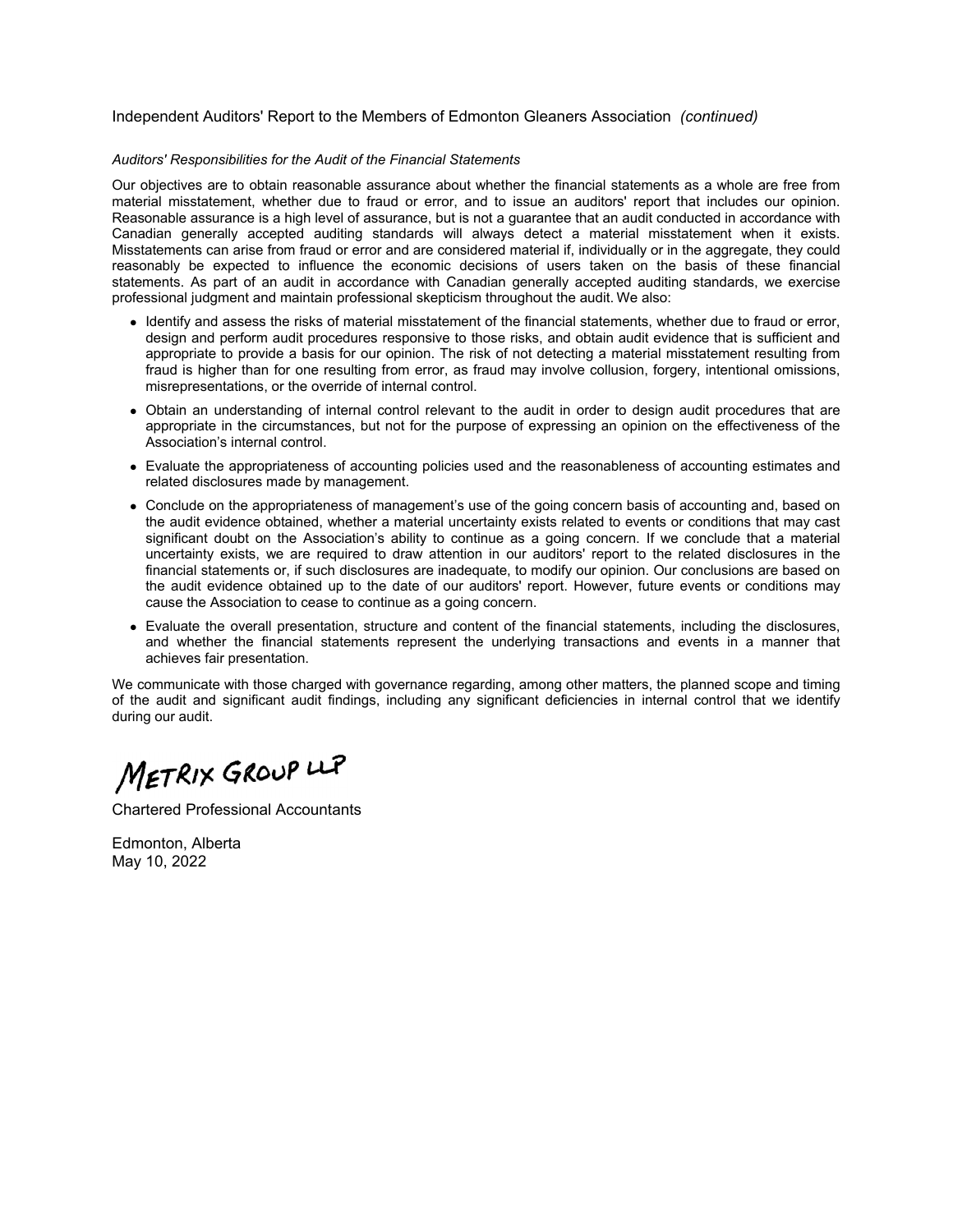# **EDMONTON GLEANERS ASSOCIATION Operating as Edmonton's Food Bank Statement of Financial Position As At December 31, 2021**

|                                                                                                                                                         | 2021                                            | 2020                                              |
|---------------------------------------------------------------------------------------------------------------------------------------------------------|-------------------------------------------------|---------------------------------------------------|
| <b>ASSETS</b>                                                                                                                                           |                                                 |                                                   |
|                                                                                                                                                         |                                                 |                                                   |
| <b>CURRENT</b><br>Cash and cash equivalents (Note 3)<br>Short term investments (Note 4)<br>Accounts receivable<br>Prepaid expenses                      | \$<br>8,508,996<br>623,776<br>521,816<br>37,058 | \$<br>5,754,554<br>5,253,865<br>528,563<br>76,169 |
| Gift certificates on hand                                                                                                                               | 50,582                                          | 44,455                                            |
|                                                                                                                                                         | 9,742,228                                       | 11,657,606                                        |
| LONG TERM INVESTMENTS (Note 5)                                                                                                                          | 5,041,706                                       | 1,395,107                                         |
| TANGIBLE CAPITAL ASSETS (Note 6)                                                                                                                        | 6,379,476                                       | 6,095,526                                         |
| <b>INTANGIBLE ASSETS</b>                                                                                                                                | 10,250                                          | 15,375                                            |
|                                                                                                                                                         | \$21,173,660                                    | \$19,163,614                                      |
| <b>LIABILITIES</b><br><b>CURRENT</b><br>Accounts payable and accrued liabilities (Note 7)<br>Current portion of deferred capital contributions (Note 9) | \$<br>332,338<br>100,187                        | \$<br>354,257<br>69,677                           |
|                                                                                                                                                         | 432,525                                         | 423,934                                           |
| DEFERRED CONTRIBUTIONS (Note 8)                                                                                                                         | 79,166                                          | 99,533                                            |
| DEFERRED CAPITAL CONTRIBUTIONS (Note 9)                                                                                                                 | 809,906                                         | 754,525                                           |
|                                                                                                                                                         | 1,321,597                                       | 1,277,992                                         |
| <b>NET ASSETS</b><br>Invested in tangible capital assets<br>Internally restricted for                                                                   | 5,479,383                                       | 5,286,324                                         |
| Tangible capital assets reserve                                                                                                                         | 1,100,000                                       | 1,100,000                                         |
| Legacy reserve<br>Food purchase reserve                                                                                                                 | 457,396<br>3,040,000                            | 457,396<br>2,550,000                              |
| Emergency reserve                                                                                                                                       | 3,040,000                                       | 2,800,000                                         |
| Unrestricted net assets                                                                                                                                 | 6,735,284                                       | 5,691,902                                         |
|                                                                                                                                                         | 19,852,063                                      | 17,885,622                                        |
|                                                                                                                                                         | \$21,173,660                                    | \$19,163,614                                      |

LEASE COMMITMENTS *(Note 12)*

**ON BEHALF OF THE BOARD:**

\_\_\_\_\_\_\_\_\_\_\_\_\_\_\_\_\_\_\_\_\_\_\_\_\_\_\_\_\_ *Director*

\_\_\_\_\_\_\_\_\_\_\_\_\_\_\_\_\_\_\_\_\_\_\_\_\_\_\_\_\_ *Director*

The accompanying notes are an integral part of these financial statements.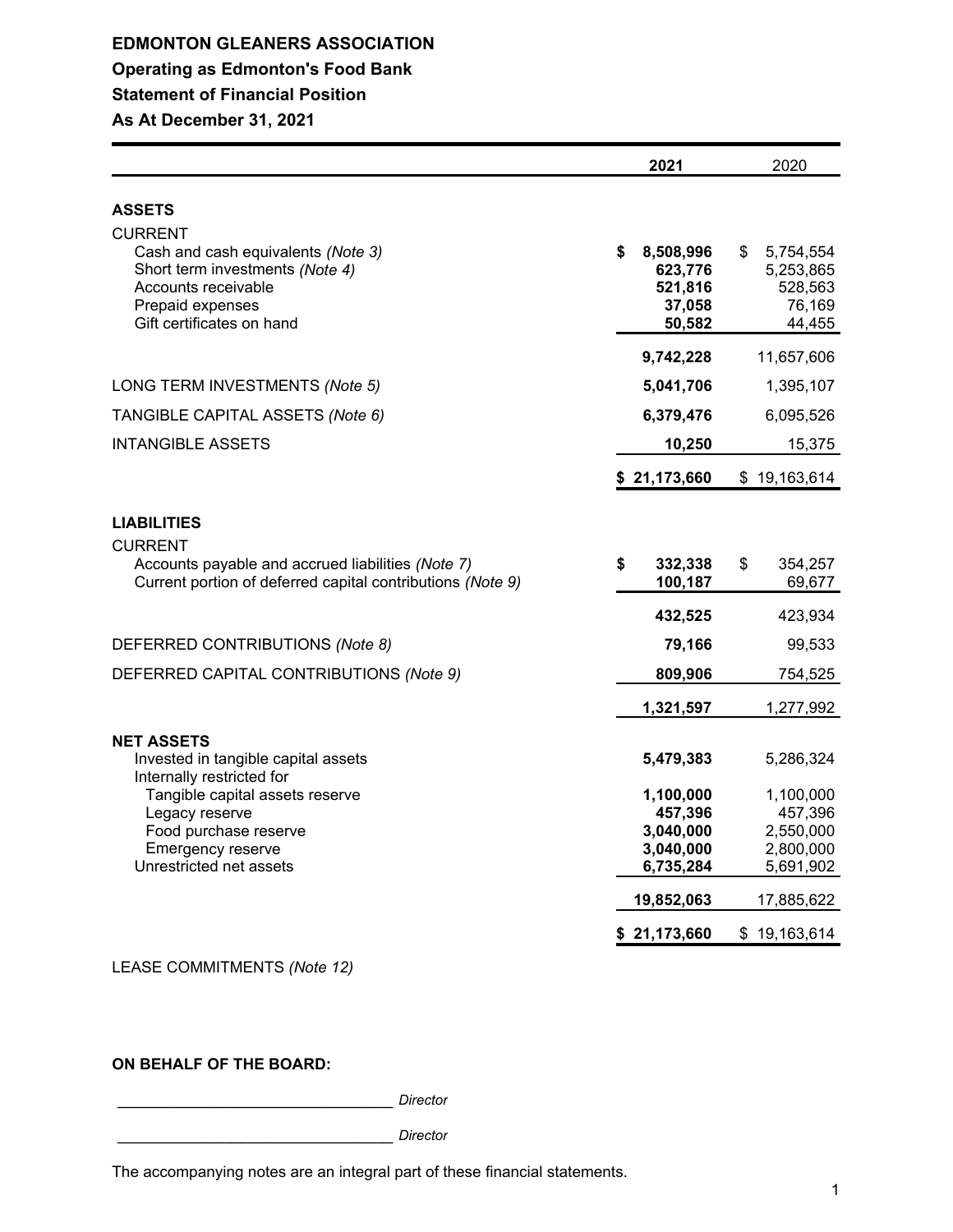# **EDMONTON GLEANERS ASSOCIATION Statement of Operations**

**For The Year Ended December 31, 2021**

|                                                                       | 2021                   | 2020                    |
|-----------------------------------------------------------------------|------------------------|-------------------------|
|                                                                       |                        |                         |
| <b>REVENUE</b>                                                        |                        | \$25,422,584            |
| Food donations-in-kind (Note 11)<br>Contributions                     | \$31,812,964           |                         |
| Foundations' donations                                                | 8,277,352<br>1,397,335 | 11,699,150<br>1,244,756 |
| Grants                                                                |                        | 2,154,912               |
|                                                                       | 372,436                |                         |
| Interest, investment and sundry income                                | 157,710                | 104,184                 |
| United Way<br>Amortization of deferred capital contributions (Note 9) | 134,800                | 154,279                 |
|                                                                       | 93,851                 | 76,746                  |
|                                                                       | 42,246,448             | 40,856,611              |
| <b>EXPENSES</b>                                                       |                        |                         |
| Food donations-in-kind (Note 11)                                      | 31,812,964             | 25,422,584              |
| Salaries and employee benefits                                        | 3,401,283              | 2,887,397               |
| Food purchases                                                        | 2,103,123              | 2,072,351               |
| Covid-19 program costs                                                | 636,387                | 584,450                 |
| Amortization of tangible and intangible assets                        | 535,977                | 445,230                 |
| Warehouse operations                                                  | 480,244                | 303,285                 |
| Promotion, recruitment and education                                  | 415,591                | 440,204                 |
| Transportation and trucking                                           | 304,204                | 201,321                 |
| Repairs and maintenance                                               | 162,482                | 197,724                 |
| <b>Utilities</b>                                                      | 114,274                | 81,631                  |
| Supplies and sundry                                                   | 70,385                 | 86,477                  |
| Telephone                                                             | 68,437                 | 61,808                  |
| Purchased services                                                    | 54,797                 | 16,518                  |
| Goods and Services Tax                                                | 54,567                 | 46,728                  |
| <b>IT</b> services                                                    | 49,703                 | 61,894                  |
| Insurance                                                             | 44,160                 | 34,636                  |
| Beyond food program                                                   | 25,721                 | 35,216                  |
| Interest and bank charges                                             | 3,542                  | 33,469                  |
|                                                                       | 40,337,841             | 33,012,923              |
| <b>EXCESS OF REVENUE OVER EXPENSES FROM</b>                           |                        |                         |
| <b>OPERATIONS</b>                                                     | 1,908,607              | 7,843,688               |
| <b>OTHER INCOME</b>                                                   |                        |                         |
| Unrealized gain on changes in market value of investments             | 40,686                 | 51,370                  |
| Realized gain (loss) on disposal of investments                       | 17,148                 | (4, 574)                |
| Gain on disposal of tangible capital assets                           |                        | 7,428                   |
|                                                                       | 57,834                 | 54,224                  |
| <b>EXCESS OF REVENUE OVER EXPENSES</b>                                | 1,966,441<br>S         | 7,897,912<br>\$         |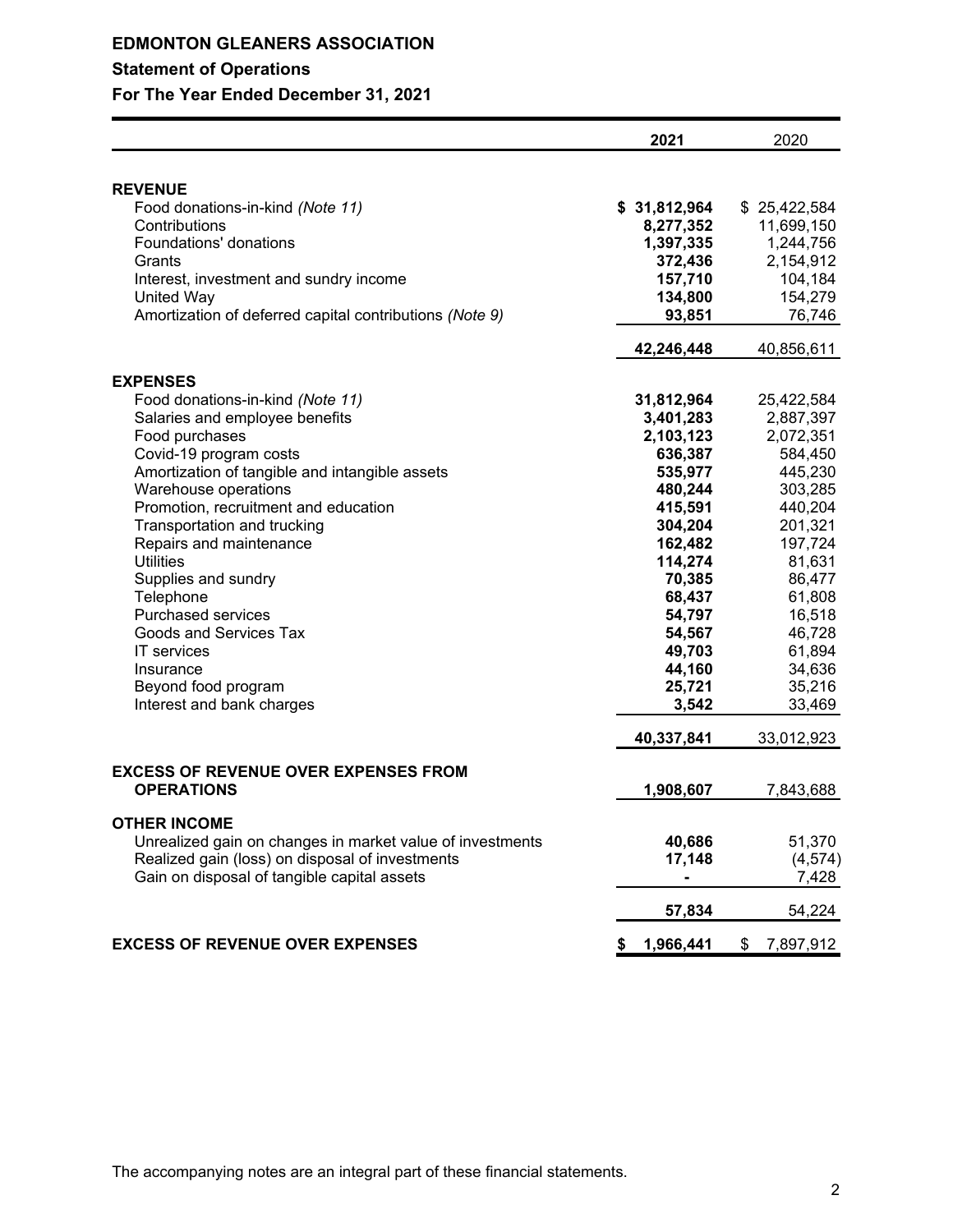# **EDMONTON GLEANERS ASSOCIATION Operating as Edmonton's Food Bank Statement of Changes in Net Assets For The Year Ended December 31, 2021**

|                                                               | Invested in<br>Tangible Capital<br>Assets | <b>Tangible Capital</b><br><b>Assets Reserve</b> |   | Legacy<br>Reserve | Food Purchase<br>Reserve |    | Emergency<br>Reserve |    | Unrestricted | 2021         | 2020            |
|---------------------------------------------------------------|-------------------------------------------|--------------------------------------------------|---|-------------------|--------------------------|----|----------------------|----|--------------|--------------|-----------------|
| Net assets, beginning<br>of year                              | \$<br>5,286,324                           | \$<br>1,100,000 \$                               |   | 457,396           | \$<br>2,550,000          | S  | 2,800,000            |    | \$5,691,902  | \$17,885,622 | \$<br>9,987,710 |
| Excess of revenue<br>over expenses                            |                                           |                                                  |   |                   |                          |    |                      |    | 1,966,441    | 1,966,441    | 7,897,912       |
| Purchase of tangible<br>capital assets                        | 814,802                                   |                                                  |   |                   |                          |    |                      |    | (814, 802)   |              |                 |
| Amortization of<br>tangible capital assets                    | (530, 852)                                |                                                  |   |                   |                          |    |                      |    | 530,852      |              |                 |
| Receipt of deferred<br>capital contributions                  | (179, 742)                                |                                                  |   |                   |                          |    |                      |    | 179,742      |              |                 |
| Amortization of<br>deferred capital<br>contributions (Note 9) | 88,851                                    |                                                  |   |                   |                          |    |                      |    | (88, 851)    |              |                 |
| Interfund transfers                                           |                                           |                                                  |   |                   | 490,000                  |    | 240,000              |    | (730,000)    |              |                 |
| Net assets, end of year                                       | \$<br>5,479,383                           | \$<br>1,100,000                                  | S | 457,396           | 3,040,000                | S. | 3,040,000            | S. | 6,735,284    | \$19,852,063 | \$17,885,622    |

The accompanying notes are an integral part of these financial statements.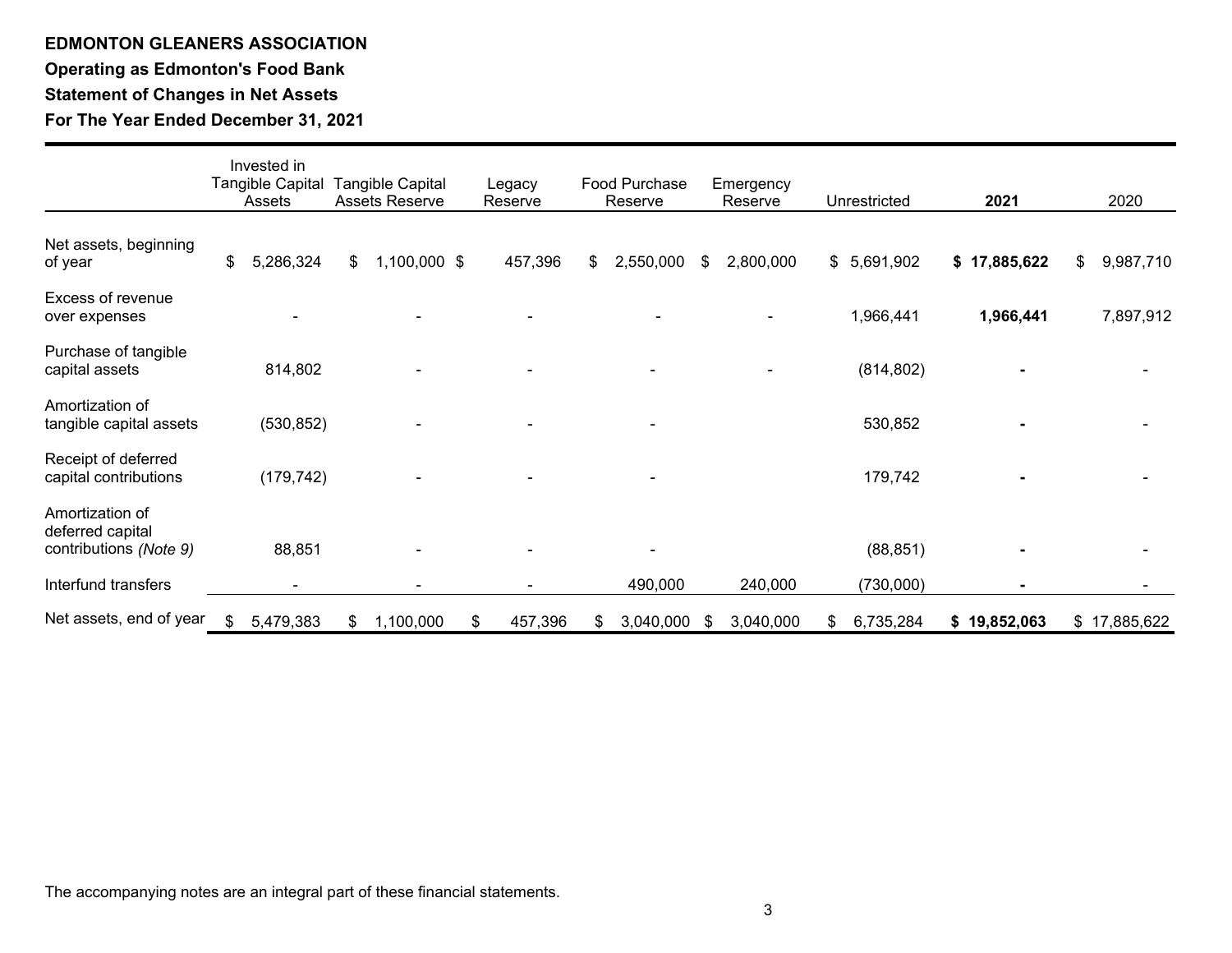|                                                              | 2021            | 2020            |
|--------------------------------------------------------------|-----------------|-----------------|
|                                                              |                 |                 |
| <b>OPERATING ACTIVITIES</b>                                  |                 |                 |
| Excess of revenue over expenses<br>Items not affecting cash: | \$<br>1,966,441 | \$<br>7,897,912 |
| Amortization of tangible capital assets                      | 530,852         | 440,105         |
| Amortization of intangible assets                            | 5,125           | 5,125           |
| Gain on disposal of tangible capital assets                  |                 | (7, 428)        |
| Realized (gain) loss on disposal of investments              | (17, 148)       | 4,574           |
| Amortization of deferred capital contributions               | (93, 851)       | (76, 746)       |
| Unrealized gain on changes in market value of investments    | (40, 686)       | (51, 370)       |
|                                                              | 2,350,733       | 8,212,172       |
| Changes in non-cash working capital:                         |                 |                 |
| Accounts receivable                                          | 6,747           | (89, 287)       |
| Prepaid expenses                                             | 39,111          | (53, 115)       |
| Gift certificates on hand                                    | (6, 127)        | 11,021          |
| Accounts payable and accrued liabilities                     | (21, 919)       | 126,335         |
| Deferred contributions                                       | (20, 367)       | 94,533          |
|                                                              | (2, 555)        | 89,487          |
| Cash flow from operating activities                          | 2,348,178       | 8,301,659       |
| <b>INVESTING ACTIVITIES</b>                                  |                 |                 |
| Purchase of tangible capital assets                          | (814, 802)      | (991, 315)      |
| Proceeds on disposal of tangible capital assets              |                 | 10,200          |
| Net change in short term investments                         | 5,146,217       | (4,484,910)     |
| Purchase of long term investments                            | (5,000,000)     | (500,000)       |
| Withdrawal of long term investments                          | 895,107         | 300,000         |
| Cash flow from (used by) investing activities                | 226,522         | (5,666,025)     |
| <b>FINANCING ACTIVITIES</b>                                  |                 |                 |
| Receipt of deferred capital contributions (Note 9)           | 179,742         | 46,000          |
| Repayment of long term debt                                  |                 | (243, 542)      |
| Cash flow from (used by) financing activities                | 179,742         | (197, 542)      |
| <b>INCREASE IN CASH FLOW</b>                                 | 2,754,442       | 2,438,092       |
| CASH AND CASH EQUIVALENTS - BEGINNING OF YEAR                | 5,754,554       | 3,316,462       |
| <b>CASH AND CASH EQUIVALENTS - END OF YEAR (Note 3)</b>      | \$<br>8,508,996 | \$<br>5,754,554 |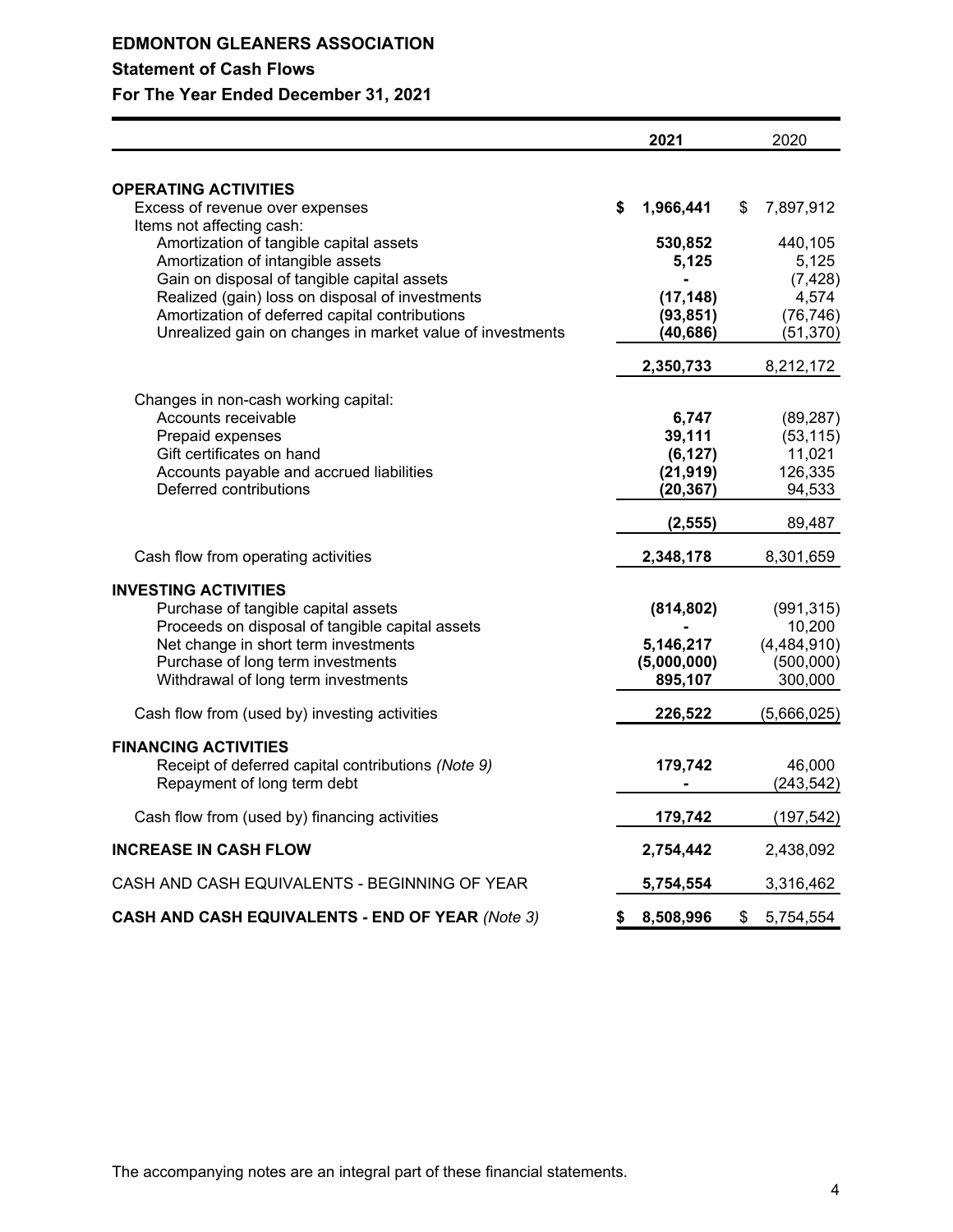## **1. NATURE OF OPERATIONS**

Edmonton Gleaners Association (the "Association") was incorporated under the *Societies Act* of Alberta on January 16, 1981. The Association's principal business activity is to be stewards in the collection of surplus and donated food for the effective distribution, free of charge, to people in need in our community. The Association operates under the name "Edmonton's Food Bank". The Association is designated as a charitable organization under the *Income Tax Act (Canada)* and therefore is exempt from income taxes.

## **2. SUMMARY OF SIGNIFICANT ACCOUNTING POLICIES**

## Basis of presentation

The financial statements were prepared in accordance with Canadian accounting standards for notfor-profit organizations (ASNPO), Part III of the Chartered Professional Accountants of Canada Handbook as issued by the Canadian Accounting Standards Board.

### Revenue recognition

The Association follows the deferral method of accounting for contributions.

Unrestricted contributions are recognized as revenue when they are received or receivable if the amount can be reasonably assured. Externally restricted contributions are initially deferred and then recognized as revenue in the year the related expenses are incurred. Donated tangible capital assets and capital contributions received are initially deferred and recognized as revenue on the same basis as the useful life. Donated tangible capital assets not subject to amortization are recorded as direct increase to Association's Net Assets.

Donations received in kind are recorded at estimated fair market value at the date the donation is made.

Food donations-in-kind are recorded at \$5.78 per kilogram based on the Food Banks Canada national valuation standard.

Investment income, which consist of interest, dividends, income distributions from pooled funds and realized and unrealized gains and losses, is recognized in the statement of operations.

#### Cash and cash equivalents

Cash and cash equivalents include cash and short-term investments with a maturity of three months or less from the date of acquisition.

*(continues)*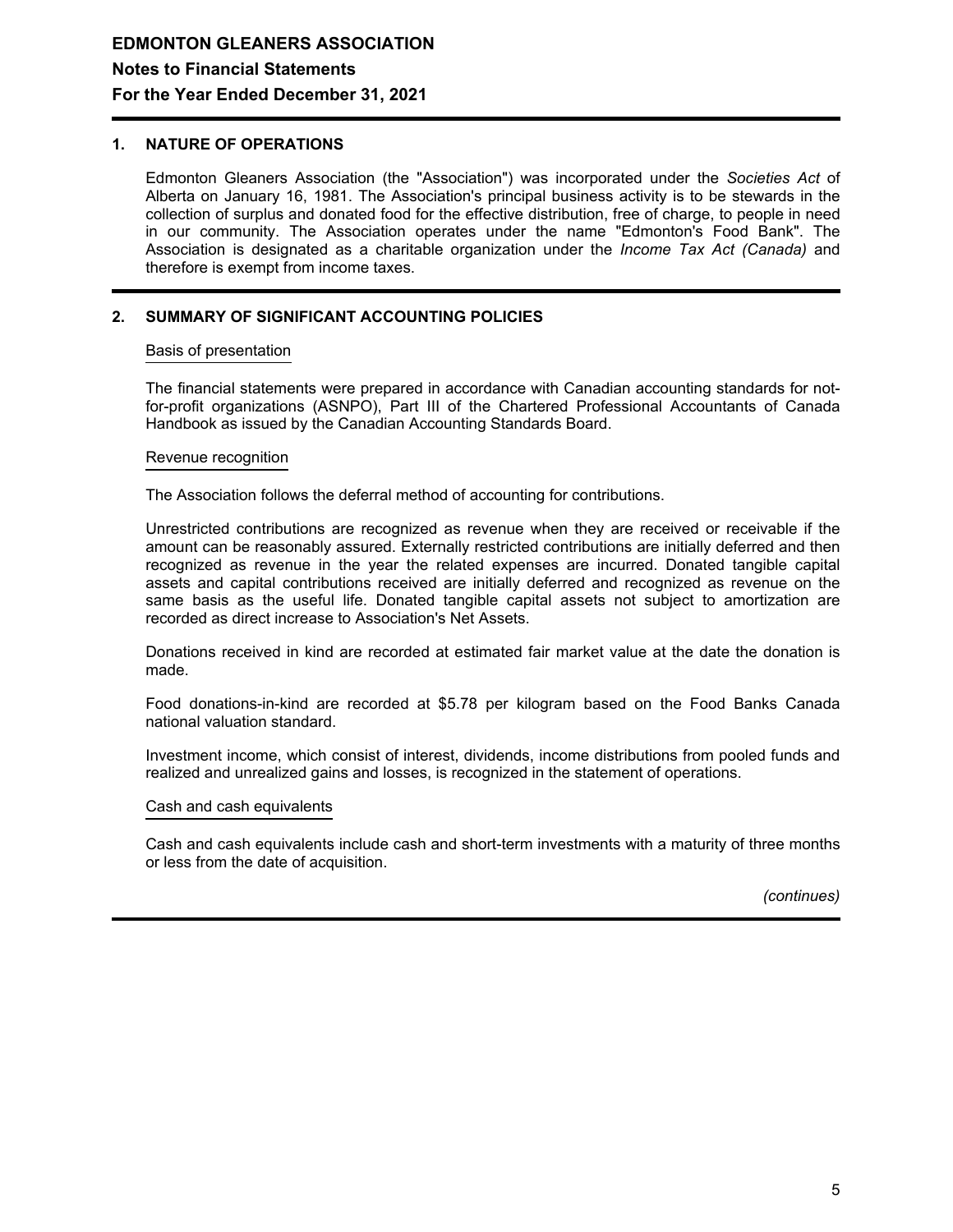## **2. SUMMARY OF SIGNIFICANT ACCOUNTING POLICIES** *(continued)*

## Tangible capital assets

Tangible capital assets are stated at cost less accumulated amortization. Tangible capital assets are amortized over their estimated useful lives at the following rates and methods:

| Land                   |     | non-amortizable          |
|------------------------|-----|--------------------------|
| <b>Buildings</b>       | 4%  | declining balance method |
| Equipment              | 20% | declining balance method |
| Automotive             | 30% | declining balance method |
| Computers and software | 30% | declining balance method |
| Parking lot            | 8%  | declining balance method |

The Association regularly reviews its tangible capital assets to eliminate obsolete items.

Tangible capital assets acquired during the year but not placed into use are not amortized until they are placed into use.

#### Intangible assets

The cost of the website development is being amortized on a straight-line basis over its estimated useful life of five years.

### Reserve policy

The Association maintains the following internally restricted reserves:

Tangible Capital Assets Reserve - designated to fund major capital expenditures. Examples of major capital expenditures may include building renovations, equipment and vehicle purchases or repairs.

Legacy Reserve - consists of donations left to the Association from estates. In consultation with the family members and other major funders, these gifts are invested to ensure long term benefits for the people served within the organization.

Food Purchase Reserve - designated for the purchase of food when food supplies and financial donations are inadequate to meet client requirements.

Emergency Reserve - designed to protect the Association against unexpected demands on its resources arising from the occurrence of negative events including natural disasters.

## Donated services

Volunteer hours representing fundraising, special events, administrative and warehouse activity are not reflected in these financial statements as the fair value of these services cannot be reasonably estimated.

*(continues)*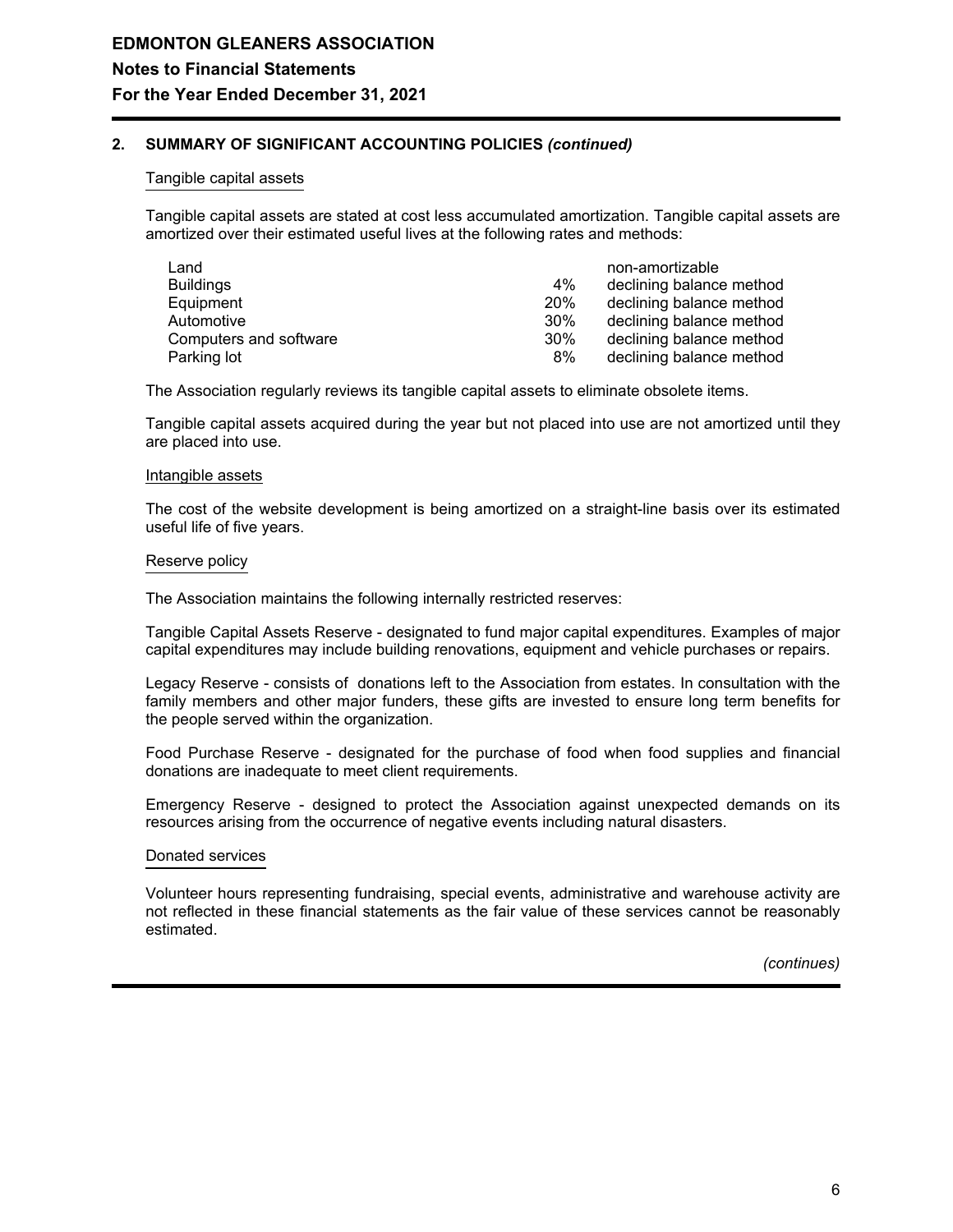## **2. SUMMARY OF SIGNIFICANT ACCOUNTING POLICIES** *(continued)*

## Measurement uncertainty

The preparation of financial statements in accordance with Canadian accounting standards for notfor-profit organizations requires management to make estimates and assumptions that affect the reported amount of assets and liabilities, the disclosure of contingent liabilities at the date of financial statements and the reported amount of revenues and expenses during the reporting period. Significant areas requiring the use of management's estimates include the useful lives of tangible capital assets and the corresponding rates of amortization, the amount of accrued liabilities, and assessment of the value of donated food and other products. All estimates are reviewed periodically and adjustments are made to the statement of operations as appropriate in the year they become known.

#### Food purchases and inventory

Food purchases are recorded as an expense at the date of purchase. Food items on hand at yearend are not recorded as inventory.

### Financial instruments policy

Financial instruments are recorded at fair value when acquired or issued. In subsequent periods, financial assets with actively traded markets are reported at fair value, with any unrealized gains and losses reported in income. All other financial instruments are reported at amortized cost, and tested for impairment at each reporting date. Transaction costs on the acquisition, sale, or issue of financial instruments are expensed when incurred.

The Association's financial instruments consist of cash and cash equivalents, gift certificates on hand, short term investments, accounts receivable, long term investments, accounts payable, vacation and overtime payable, and accrued liabilities. It is management's opinion that the Association is not exposed to significant currency or credit risks arising from these financial instruments.

| 3. | <b>CASH AND CASH EQUIVALENTS</b>      |   |           |    |           |
|----|---------------------------------------|---|-----------|----|-----------|
|    |                                       |   | 2021      |    | 2020      |
|    | Servus Credit Union-operating account | S | 5,009,571 | \$ |           |
|    | Scotiabank - operating account        |   | 1,791,247 |    | 3,031,617 |
|    | Scotiabank - savings account          |   | 816,020   |    | 1,361,059 |
|    | CIBC - operating account              |   | 541,339   |    | 1,055,791 |
|    | Undeposited funds on hand             |   | 248,544   |    | 301,437   |
|    | Scotia iTrade - cash account          |   | 102,205   |    | 4,580     |
|    | Cash on hand                          |   | 70        |    | 70        |
|    |                                       |   | 8,508,996 | S  | 5,754,554 |
|    |                                       |   |           |    |           |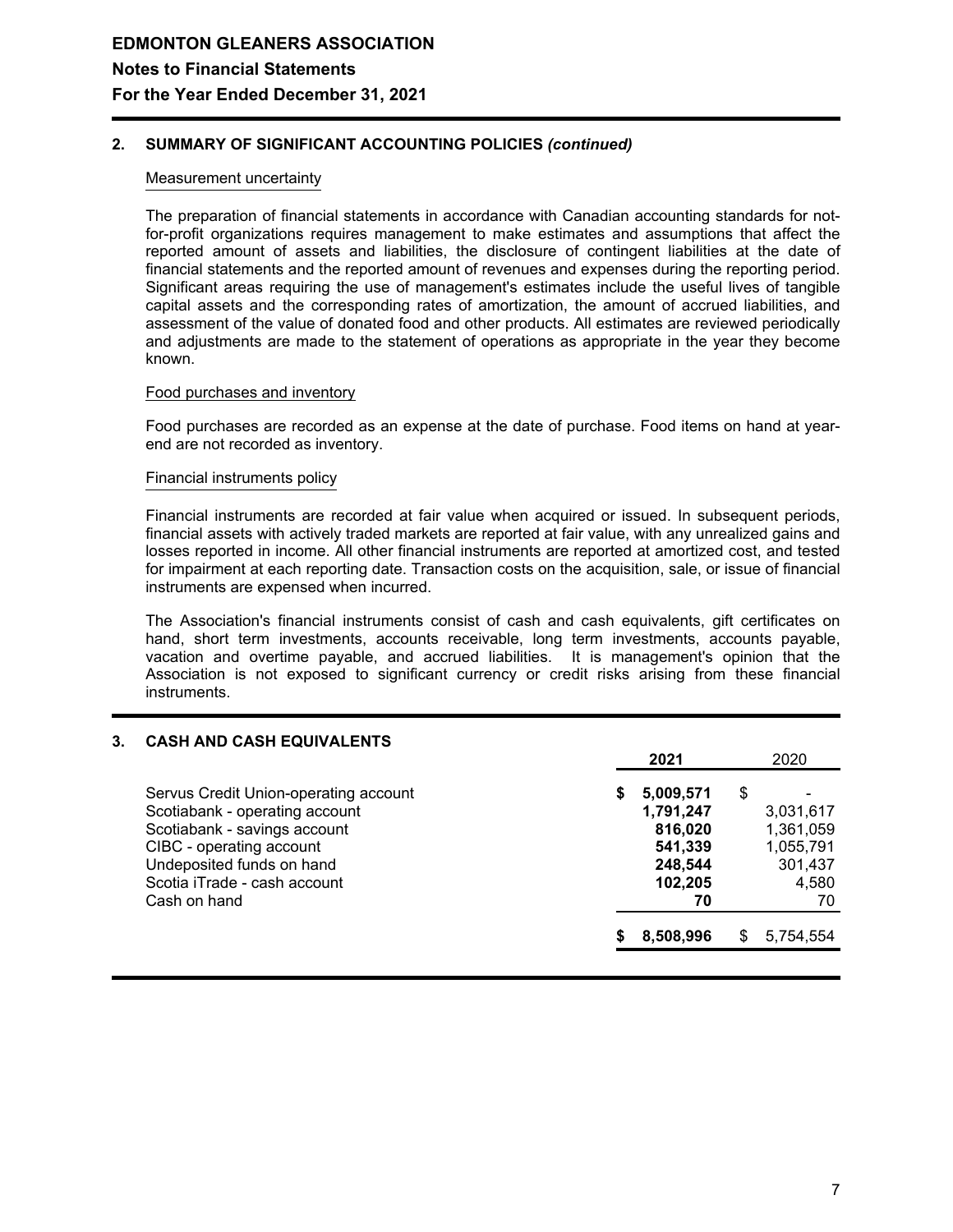## **4. SHORT TERM INVESTMENTS**

|                                                                                                                         |  |                   | 2020 |                               |
|-------------------------------------------------------------------------------------------------------------------------|--|-------------------|------|-------------------------------|
| <b>Guaranteed Investment Certificates</b><br>Scotia iTrade equities (book value - \$51,907)<br><b>CIBC Mutual Funds</b> |  | 571.821<br>51.955 | S    | 5,080,414<br>169.414<br>4,037 |
|                                                                                                                         |  | 623.776           | S    | 5,253,865                     |

Guaranteed Investment Certificates bear interest ranging from 0.3% to 0.9% and mature between January 21, 2022 and April 18, 2022.

Scotia iTrade Investments are held at fair market value.

## **5. LONG TERM INVESTMENTS**

|                                                                                                | 2021        | 2020                          |
|------------------------------------------------------------------------------------------------|-------------|-------------------------------|
| ATB Wealth<br><b>Edmonton Community Foundation</b><br><b>Guaranteed Investment Certificate</b> | \$5,041,706 | \$<br>-<br>895.107<br>500,000 |
|                                                                                                | 5.041.706   | 1,395,107                     |

ATB Wealth investment portfolio is presented at fair market value and consists of funds invested in Canadian, US and Global equity and fixed income securities.

During the year, the Association withdrew the funds from the Edmonton Community Foundation.

## **6. TANGIBLE CAPITAL ASSETS**

|                                                                                              | Cost                                                                       |     | Accumulated<br>amortization                            |    | 2021<br>Net book<br>value                                       |    | 2020<br>Net book<br>value                                       |
|----------------------------------------------------------------------------------------------|----------------------------------------------------------------------------|-----|--------------------------------------------------------|----|-----------------------------------------------------------------|----|-----------------------------------------------------------------|
| Land<br><b>Buildings</b><br>Equipment<br>Automotive<br>Computers and software<br>Parking lot | \$<br>879,102<br>5,402,797<br>1,176,439<br>1,923,154<br>213,061<br>205,614 | -\$ | 1,324,728<br>638,493<br>1,232,457<br>158,487<br>66,526 | \$ | 879,102<br>4,078,069<br>537,946<br>690,697<br>54.574<br>139,088 | \$ | 879,102<br>3,972,690<br>453,460<br>561,129<br>77,963<br>151,182 |
|                                                                                              | 9,800,167                                                                  | S   | 3,420,691                                              | S  | 6,379,476                                                       | S. | 6,095,526                                                       |

## **7. ACCOUNTS PAYABLE AND ACCRUED LIABILITIES**

|                                                                                                                        | 2021 |                                        |   | 2020                                   |
|------------------------------------------------------------------------------------------------------------------------|------|----------------------------------------|---|----------------------------------------|
| Trades payables and accrued liabilities<br>Vacation and overtime payable<br>Wages payable<br>Payroll withholding taxes |      | 149,877<br>124,281<br>44.191<br>13.989 | S | 210,781<br>100,815<br>32,426<br>10,235 |
|                                                                                                                        |      | 332.338                                | S | 354.257                                |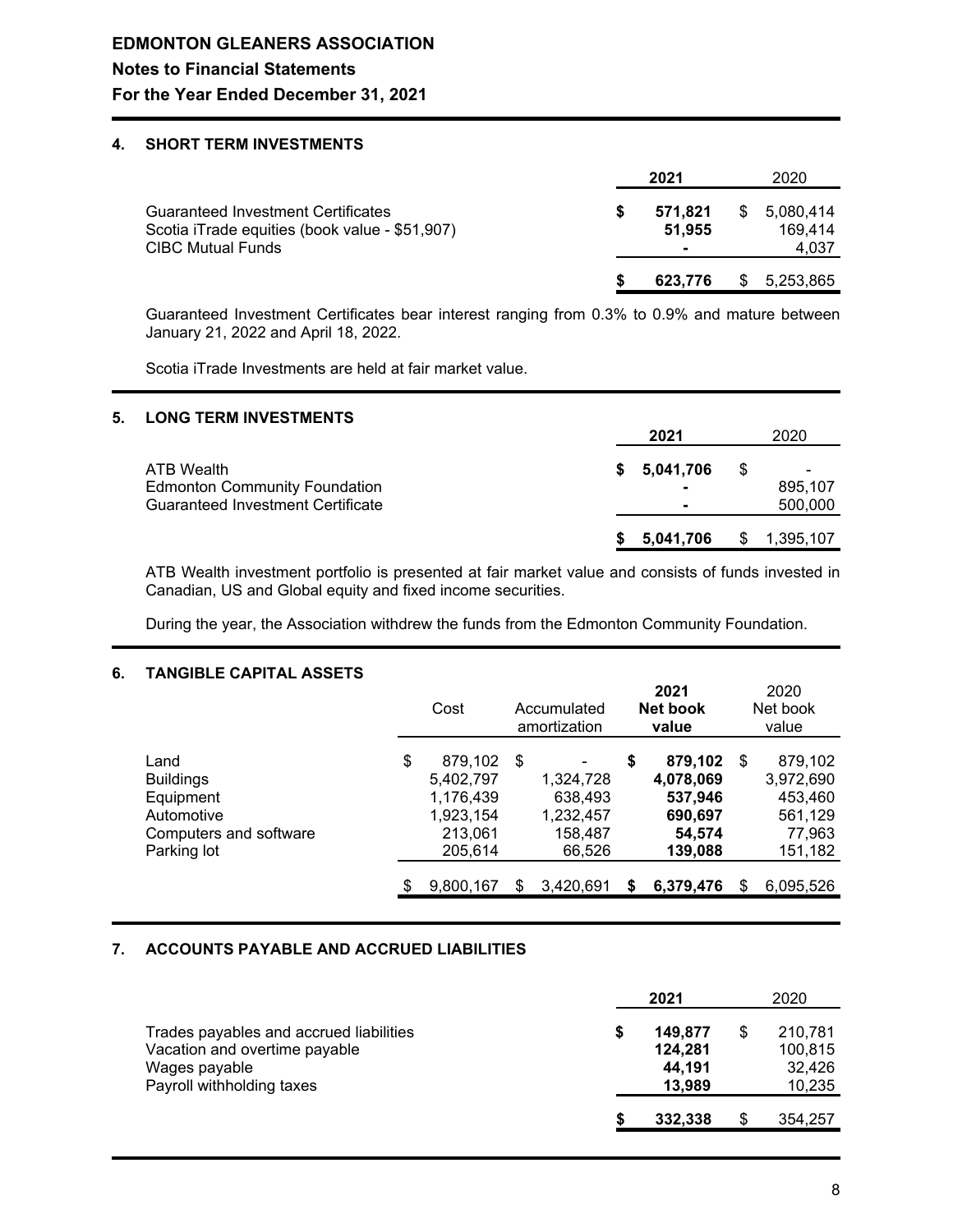## **8. DEFERRED CONTRIBUTIONS**

All of the deferred contributions to the Association have been designated for a specific use. These amounts are recognized as revenue as related program expenses are incurred. The changes in deferred contributions balance are as follows:

|                                                                                             | 2021 |                               |    | 2020                       |
|---------------------------------------------------------------------------------------------|------|-------------------------------|----|----------------------------|
| Balance, beginning of year<br>Contributions<br>Amount recognized as revenue during the year |      | 99,533<br>79.166<br>(99, 533) | \$ | 5.000<br>99.533<br>(5,000) |
| Balance, end of year                                                                        |      | 79.166                        | S  | 99,533                     |

## **9. DEFERRED CAPITAL CONTRIBUTIONS**

Deferred capital contributions represent the unamortized amount of contributions received for the purchase of tangible capital assets and intangible assets. The amortization of deferred capital contributions begins when the associated tangible capital assets or intangible assets are put into use, and is recorded as revenue in the statement of operations based on the useful life of the assets. The changes in the deferred capital contributions balance are as follows:

|                                                                                                                                                                                    |   | 2021                                      | 2020                                           |
|------------------------------------------------------------------------------------------------------------------------------------------------------------------------------------|---|-------------------------------------------|------------------------------------------------|
| Balance, beginning of year<br>Capital contributions received<br>Amount amortized during the year - intangible assets<br>Amount amortized during the year - tangible capital assets | S | 824,202<br>179,742<br>(5,000)<br>(88,851) | \$<br>854.948<br>46.000<br>(5,000)<br>(71,746) |
| Balance, end of year                                                                                                                                                               |   | 910,093                                   | 824,202                                        |
| Current portion to be amortized                                                                                                                                                    |   | (100,187)                                 | (69,677)                                       |
| Balance, end of year                                                                                                                                                               |   | 809,906                                   | \$<br>754,525                                  |

## **10. RELATED PARTY TRANSACTIONS**

The Association periodically incurs expenses with parties which certain members of its Board of Directors are associated. Transactions involving the Association and these parties in 2021 totaled \$80,350 (2020 - \$25,958). As of December 31, 2021 there were \$NIL (2020 - \$NIL) outstanding as a payable to related parties and \$NIL (2020 - \$NIL) outstanding as a receivable from related parties.

These transactions are considered to be in the normal course of business and are measured at or below fair market value.

## **11. FOOD DONATIONS IN-KIND**

The food donations are valued at an average price per kilogram of \$5.78 (2020 - \$5.78) based on the Food Banks Canada national valuation standard. In 2021 management estimated that approximately 5,503,973 kilograms of food was received and distributed (4,398,371 kilograms at \$5.78 per kilogram in 2020) for a total value of \$31,812,964 (2020 - \$25,422,584).